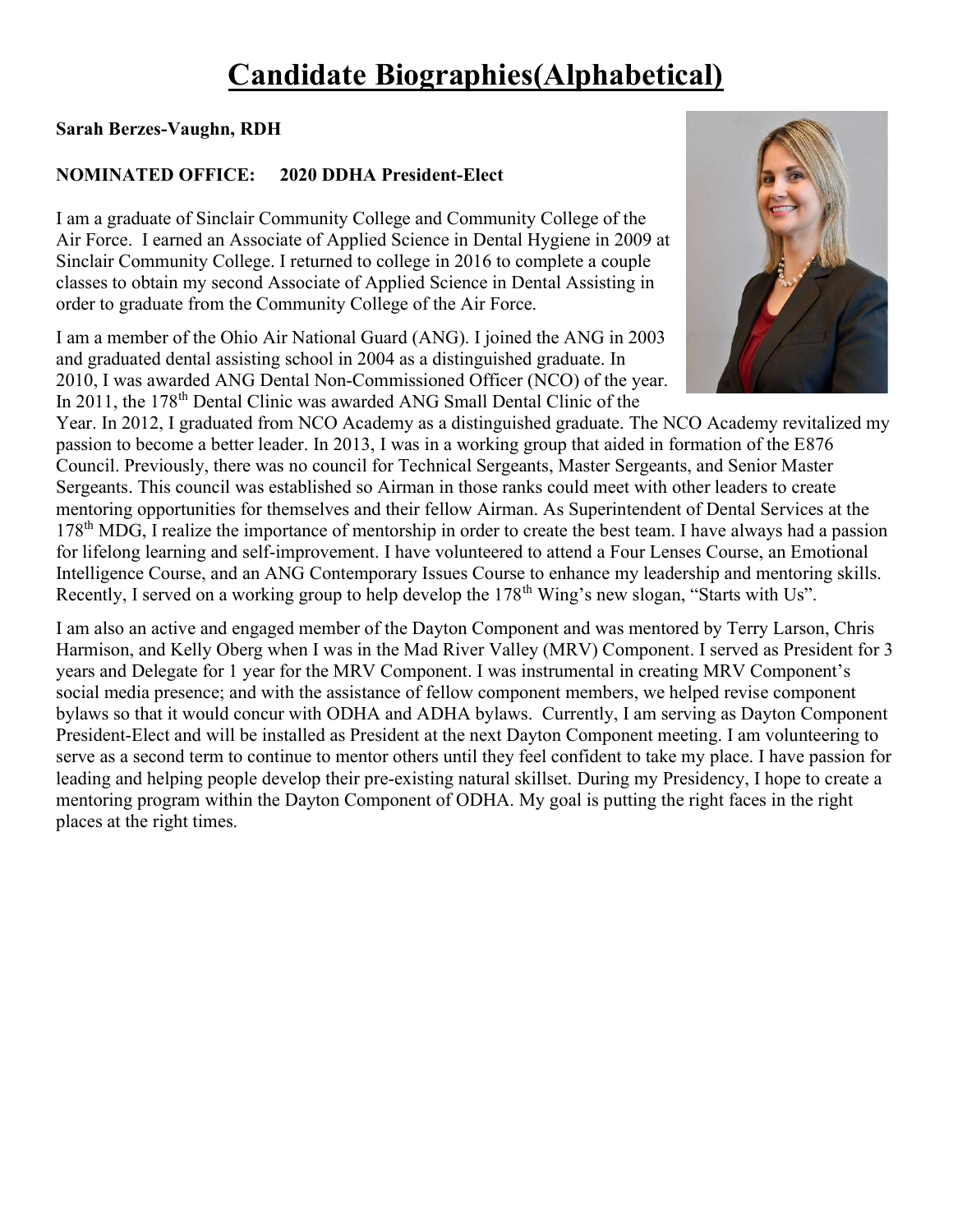#### Bhavya Sahaya, Student Dental Hygienist

### NOMINATED OFFICES: 2020 DDHA Delegate 2020 DDHA Community Dental Health Committee 2020 DDHA Secretary Mentorship

My journey in dentistry began in 2004 in India. I completed my Bachelor of Dental Surgery in 2009 in India. Soon after finishing my degree and being granted my license, I worked as a full-time dentist from 2009 to 2011 in private practice. The interesting fact about being a practicing dentist in India is that hygiene is not a separate specialty in India. Hygiene services are considered a part of periodontal services provided to the patient by the dentist itself. I moved to the USA in 2011 to support my husband in his endeavor to complete his residency and practice as



an Internal Medicine physician. When we moved to America, due to immigration and financial constraints I had to take a step back from all professional and educational endeavors. Dental and oral health has not been just my profession, it has been my passion, and the only way of life I have ever envisioned myself in. In 2016, I got the first opportunity to get back to the realm of oral healthcare. I was offered a position as a Dental Assistant in Mount Desert Island Hospital's Community Dental Center, Southwest Harbor, Maine. I was extremely honored and eager to be back in the dental field. Despite being offered a paid position I chose to volunteer at the community clinic in the underserved HPSA (Health Professional Shortage Area) to help the Mount Desert Island Hospital Community Dental Center save essential funding which could then be used towards patient care. I have always had a special zeal and fervor for community service. From poor impoverished homes to underprivileged schools, I had the great fortune of providing dental care for people of all socioeconomic strata and all ages. Be it ART (Atraumatic Restorative Treatment) followed by IRM to restorative and hygiene treatments, I was able to render all these services to the most needy and disadvantaged sections of society in a developing nation like India.

In 2018, I was accepted into the esteemed Dental Hygiene program in Sinclair Community College. I was elected the SADHA Vice President of the graduating class of 2020. In November 2019, it was my honor and privilege to be a part of the student delegate body to the ODHA annual session under the guidance and mentorship of the extremely accomplished and experienced Ms. Leverich, in Columbus, Ohio. The experience at the ODHA annual session was such a colossal learning experience. Being able to share a table with delegates from our prestigious local component, the DDHA, was a moment of immense pride for me. I was on the floor where our profession evolves and progresses. Being a part of the proceedings was such a turning point in my comprehension of our profession. The experience was humbling yet empowering at the same time, showing me that I had a voice and that the Dayton Dental Hygienists' had representation. What it demonstrated was that we had the power to bring dental hygiene into a new era of interprofessional engagement. As hygienists who work hard, and uphold our ethics to the pinnacle, we deserve to take our rightful place in the sun as professional clinicians. It is undeniable that hoping and wishing has never transformed goals into results. Therefore, this is my chance to seize the moment, this is my chance for learning, being present, being informed and above all, being involved.